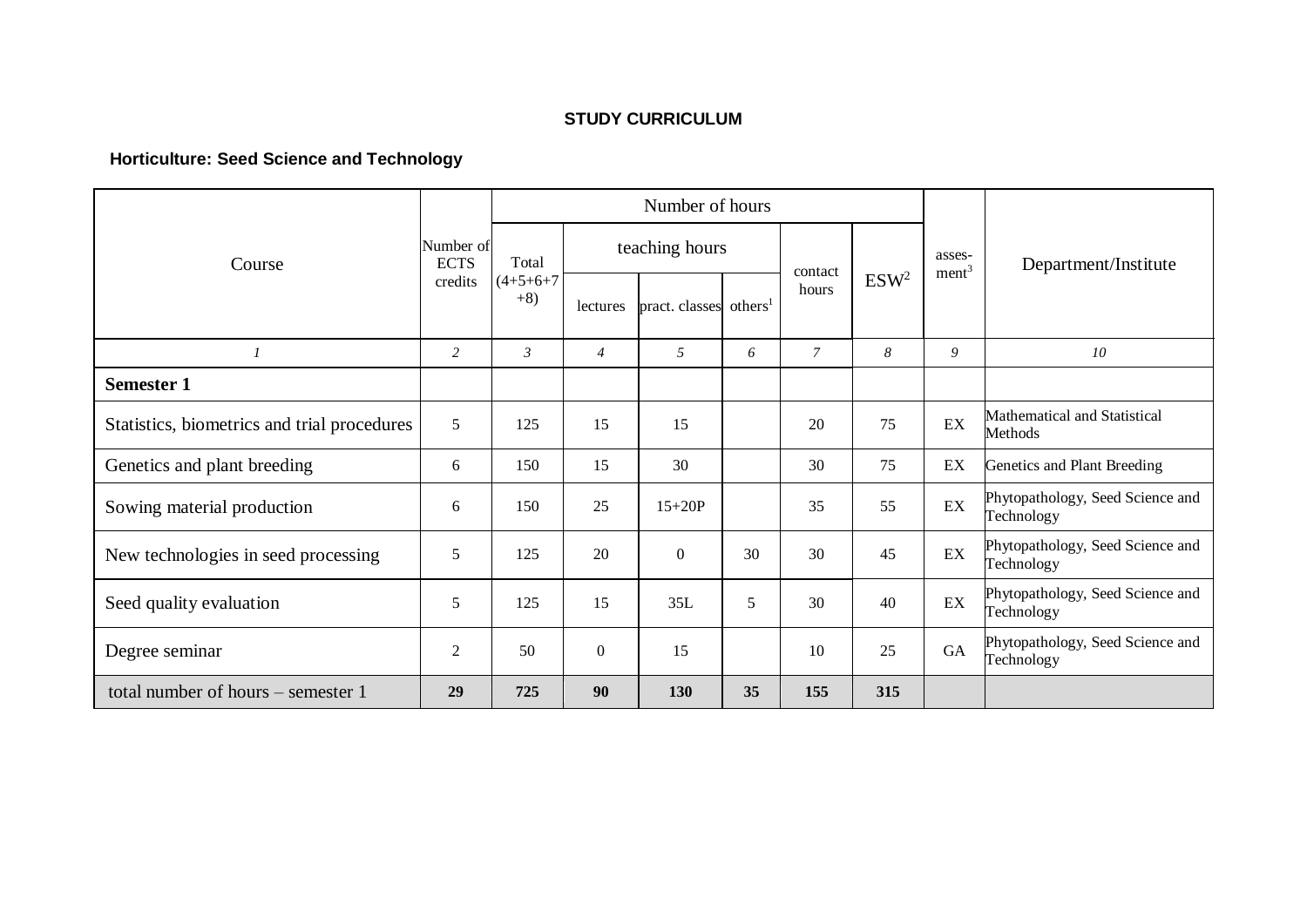|                                                                       | $\overline{c}$ | $\mathfrak{Z}$ | $\overline{4}$   | 5              | 6 | $\overline{7}$ | 8   | 9         | 10                                                                                                                                                                                                                                                                                                                                                                                  |
|-----------------------------------------------------------------------|----------------|----------------|------------------|----------------|---|----------------|-----|-----------|-------------------------------------------------------------------------------------------------------------------------------------------------------------------------------------------------------------------------------------------------------------------------------------------------------------------------------------------------------------------------------------|
| <b>Semester 2</b>                                                     |                |                |                  |                |   |                |     |           |                                                                                                                                                                                                                                                                                                                                                                                     |
| Molecular biology/Molecular diagnostics<br>of plant diseases          | 6              | 150            | 15               | 30L            |   | 30             | 75  | <b>GA</b> | Genetics and Plant Breeding/<br>Phytopathology, Seed Science and<br>Technology                                                                                                                                                                                                                                                                                                      |
| Sustainable horticulture/Modern trends<br>in horticulture             | 8              | 200            | 30               | 45             |   | 40             | 85  | EX        | Vegetable Crops; Phytopathology<br>Seed Science and Technology;<br><b>Entomology and Environmental</b><br>Protection and Management;<br>Dendrology, Pomology and<br>Nursery/Phytopathology, Seed<br><b>Science and Technology;</b><br><b>Entomology and Environmental</b><br>Protection and Management;<br>Dendrology, Pomology and<br>Nursery; Plant Nutrition,<br>Vegetable Crops |
| Seed biology                                                          | 7              | 175            | 25               | $20L+20P$      |   | 35             | 75  | EX        | Phytopathology, Seed Science and<br>Technology                                                                                                                                                                                                                                                                                                                                      |
| Tropical crops seed production/Oriental<br>vegetables seed production | 3              | 75             | 25               | 5              |   | 15             | 30  | GA        | Phytopathology, Seed Science and<br>Technology/ Phytopathology,<br>Seed Science and Technology                                                                                                                                                                                                                                                                                      |
| Degree seminar                                                        | 3              | 75             | $\boldsymbol{0}$ | 25             |   | 15             | 35  | GA        | Phytopathology, Seed Science and<br>Technology                                                                                                                                                                                                                                                                                                                                      |
| Diploma training (4 weeks)                                            | 5              | 125            | $\theta$         | $\overline{0}$ |   | 30             | 95  |           |                                                                                                                                                                                                                                                                                                                                                                                     |
| total number of hours – semester 2                                    | 32             | 800            | 95               | 145            |   | 165            | 395 |           |                                                                                                                                                                                                                                                                                                                                                                                     |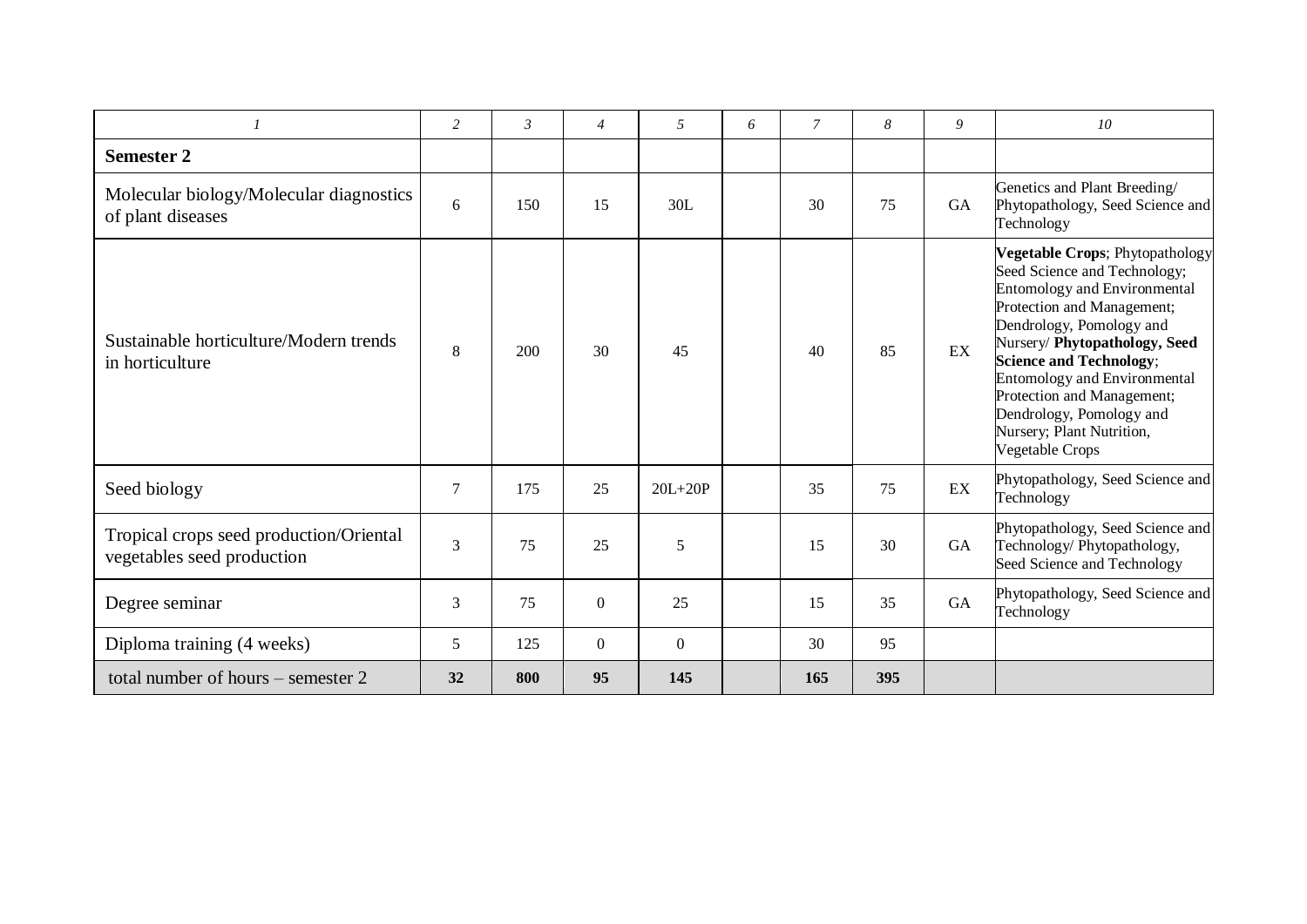|                                                          | 2              | $\mathfrak{Z}$ | $\overline{4}$ | 5         | 6  | $\mathcal{I}$ | 8   | 9  | 10                                                                                                                                                                         |
|----------------------------------------------------------|----------------|----------------|----------------|-----------|----|---------------|-----|----|----------------------------------------------------------------------------------------------------------------------------------------------------------------------------|
| <b>Semester 3</b>                                        |                |                |                |           |    |               |     |    |                                                                                                                                                                            |
| Pomological nursery                                      | 3              | 75             | 20             | 10        | 15 | 10            | 20  | GA | <b>Phytopathology, Seed Science</b><br>and Technology; Dendrology,<br>Pomology and Nursery                                                                                 |
| Ornamental nursery                                       | $\overline{4}$ | 100            | 15             | 10        | 10 | 20            | 45  | EX | Dendrology, Pomology and<br>Nursery                                                                                                                                        |
| Seed pathology                                           | 8              | 200            | 25             | $25L+15P$ |    | 40            | 95  | EX | Phytopathology, Seed Science and<br>Technology                                                                                                                             |
| Herbs seed production/ Medicinal plants<br>and mushrooms | 5              | 125            | 15             | 15L       | 15 | 30            | 50  | EX | <b>Phytopathology, Seed Science</b><br>and Technology; Vegetable<br>Crops/Vegetable Crops                                                                                  |
| Business management and logistics in<br>seed industry    | 6              | 150            | 30             | 15        | 15 | 30            | 60  | EX | Phytopathology, Seed Science and<br>Technology                                                                                                                             |
| Seed storage/Integrated plant protection                 | $\overline{4}$ | 100            | 15             | 15P       |    | 20            | 50  | EX | Phytopathology, Seed Science and<br>Technology/ Phytopathology,<br><b>Seed Science and Technology;</b><br><b>Entomology and Environmental</b><br>Protection and Management |
| Degree seminar                                           | 3              | 75             | $\Omega$       | 25        |    | 15            | 35  | GA | Phytopathology, Seed Science and<br>Technology                                                                                                                             |
| total number of hours $-$ semester 3                     | 33             | 825            | 120            | 130       | 55 | 165           | 355 |    |                                                                                                                                                                            |